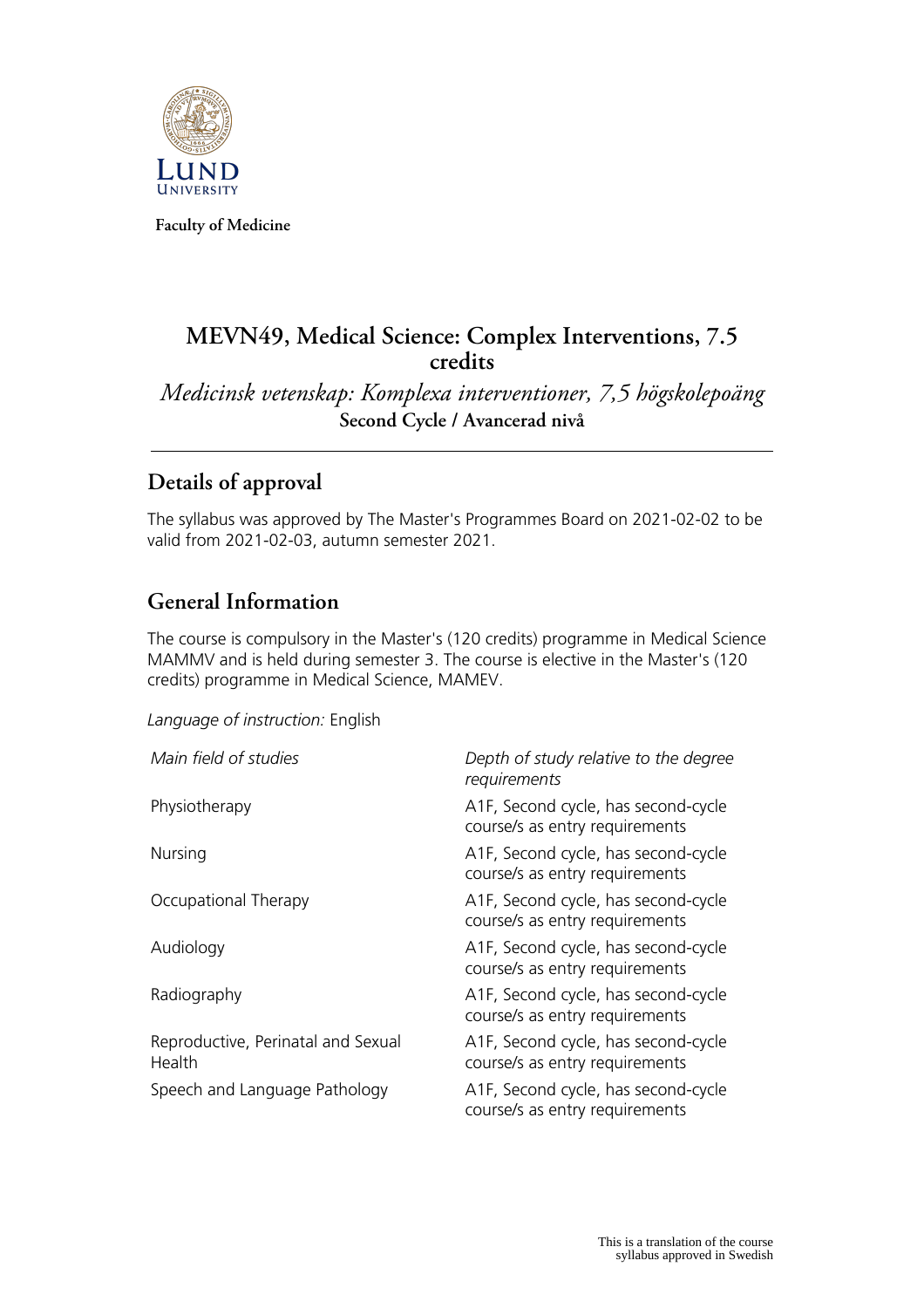## **Learning outcomes**

#### **Knowledge and understanding**

On completion of the course, the students shall be able to

- describe the Medical Research Council (MRC) framework for complex interventions
- describe different types of study designs for process and result evaluation of complex interventions

#### **Competence and skills**

On completion of the course, the students shall be able to

- analyse a pilot study and a feasibility study of a complex intervention based on the Medical Research Council (MRC) framework
- apply the MRC framework in the design of a complex intervention in their own main field of study
- argue for their own study design of their own complex intervention in relation to the MRC framework
- apply research ethics principles in the design of a complex intervention in their own main field of study
- relate their own complex intervention to the Global Sustainable Development Goals and Agenda 2030

#### **Judgement and approach**

On completion of the course, the students shall be able to

- reflect on their own complex intervention in relation to the Global Sustainable Development Goals and Agenda 2030
- reflect on their own complex intervention from an individual, group and community perspective

### **Course content**

The course contains an introduction to, and application of, the Medical Research Council (MRC) framework for development, realisation, evaluation and implementation of complex interventions. In the course, knowledge and understanding, and competence and skills, are applied in scientific design, systematic literature studies and quantitative, qualitative and mixed methods. Furthermore, the course includes health economics as well as theories and models for the implementation of research results in their own main field of study and in health science practice.

The course also includes reflections on, and application of, the UN's Global Sustainable Development Goals and Agenda 2030 in relation to complex interventions in their own main field of study and in health science.

### **Course design**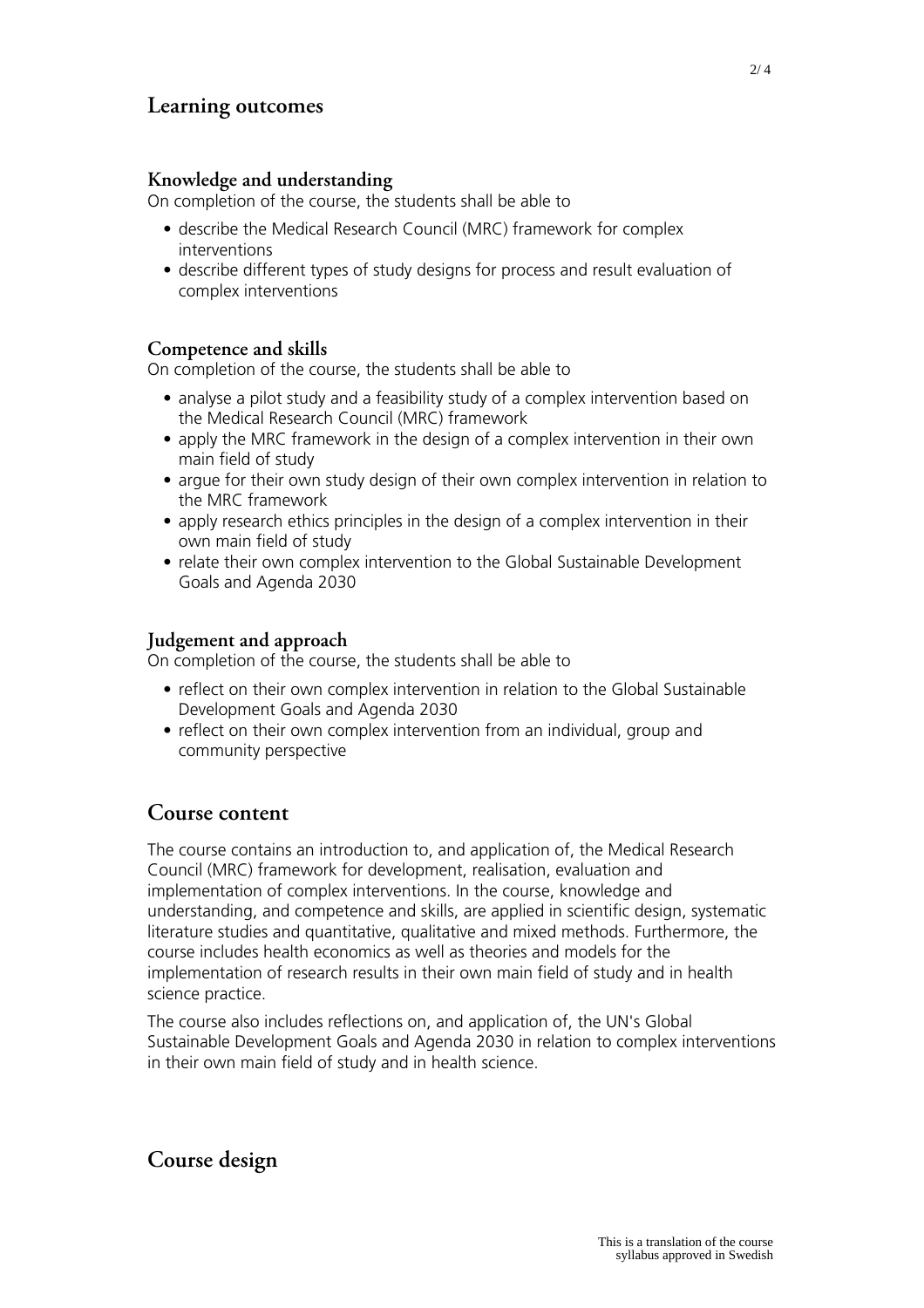The course is carried out both through web-based learning activities and learning activities that require attendance at the course location. The implementation of the course is based on the student's active search for knowledge, problem-solving, reflection and critical analysis. The working methods are independent project, group assignments, peer review, lectures and seminars.

### **Assessment**

The assessment is based on three components:

*Pilot study and feasibility study 2 credits*: The assignment is carried out in groups and presented orally. The assignment includes an analysis of a pilot study and a feasibility study for a complex intervention based on the Medical Research Council (MRC) framework. A written individual summary is submitted.

*Complex intervention 5.5 credits*: Individual assignment. A complex intervention with relevance to their own main field of study is developed with regard to all parts of the MRC framework. The assignment should also contain a connection to Agenda 2030 and the UN's Global Sustainable Development Goals. Written and oral presentation. Peer review is included.

If there are special reasons, other forms of assessment may apply.

The examiner, in consultation with Disability Support Services, may deviate from the regular form of examination in order to provide a permanently disabled student with a form of examination equivalent to that of a student without a disability.

*Subcourses that are part of this course can be found in an appendix at the end of this document.*

## **Grades**

Marking scale: Fail, Pass, Pass with distinction.

For a grade of Pass, the student must have been awarded this grade for all assessed components. For a grade of Pass with Distinction for the whole course, the grade of Pass with Distinction is required for the assessed component, Complex intervention 5.5 credits.

## **Entry requirements**

At least 45 credits from courses in the Master's (120 credits) programme in Medical Science, including MEVN44 Medical Science, MEVN39 Medical Science: Qualitative Research Methods I and MEVN28 Medical Science: Biostatistics I.